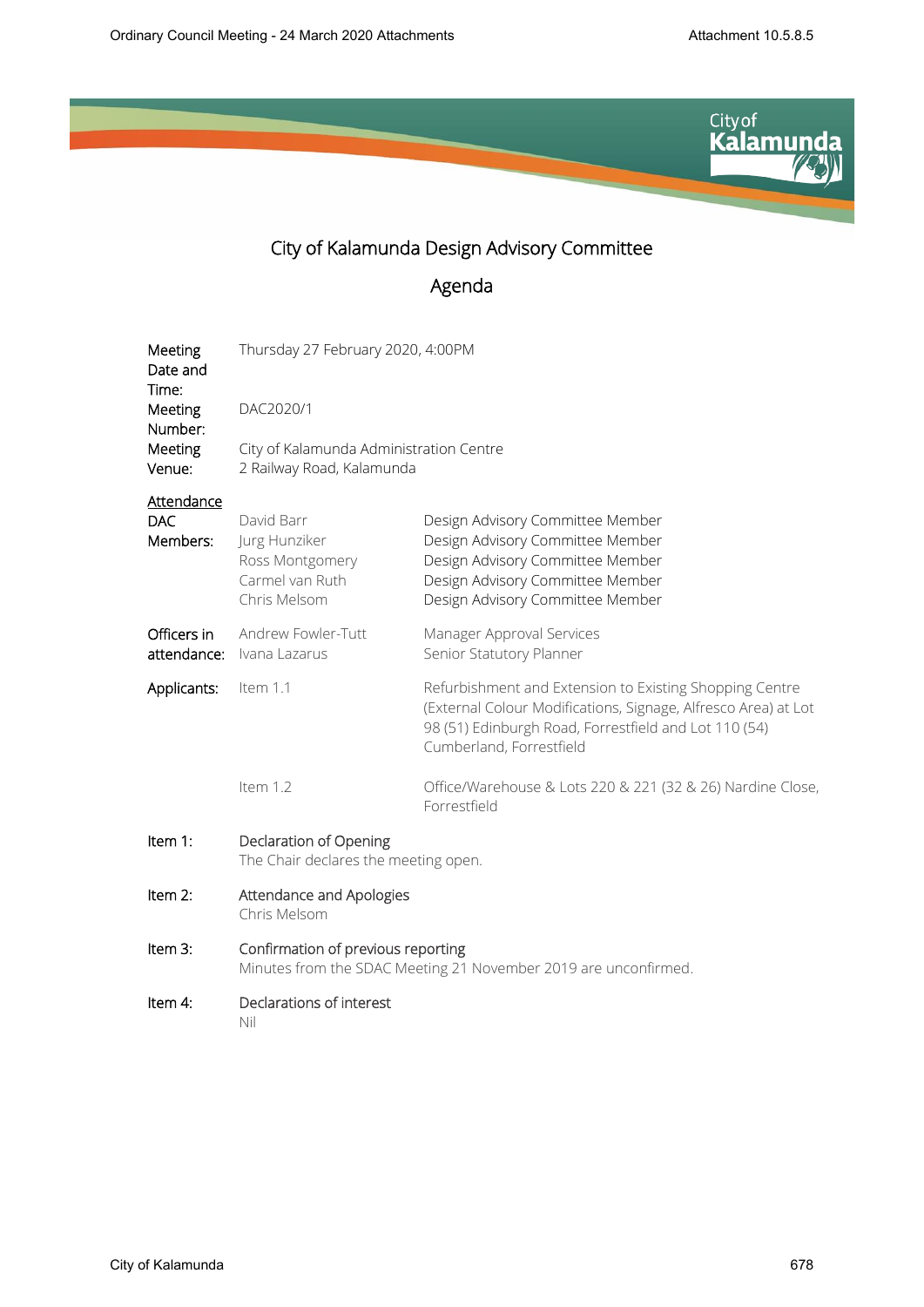

| Item 5: | Property Location:       | Refurbishment and Extension to Existing Shopping Centre (External<br>Colour Modifications, Signage, Alfresco Area) at Lot 98 (51)                                                                                                                                                                                                                                                                                                                                                                                                                |  |  |  |
|---------|--------------------------|--------------------------------------------------------------------------------------------------------------------------------------------------------------------------------------------------------------------------------------------------------------------------------------------------------------------------------------------------------------------------------------------------------------------------------------------------------------------------------------------------------------------------------------------------|--|--|--|
|         |                          | Edinburgh Road, Forrestfield and Lot 110 (54) Cumberland,                                                                                                                                                                                                                                                                                                                                                                                                                                                                                        |  |  |  |
|         |                          | Forrestfield                                                                                                                                                                                                                                                                                                                                                                                                                                                                                                                                     |  |  |  |
|         | Development              | Service Area Screen wall                                                                                                                                                                                                                                                                                                                                                                                                                                                                                                                         |  |  |  |
|         | Description:             |                                                                                                                                                                                                                                                                                                                                                                                                                                                                                                                                                  |  |  |  |
|         | Applicant:               | Archivision Architectural Drafting                                                                                                                                                                                                                                                                                                                                                                                                                                                                                                               |  |  |  |
|         | Owner:                   | Marci Investments Pty Ltd                                                                                                                                                                                                                                                                                                                                                                                                                                                                                                                        |  |  |  |
|         | Reported by:             | Ivana Lazarus, Senior Statutory Planner                                                                                                                                                                                                                                                                                                                                                                                                                                                                                                          |  |  |  |
|         | Value of<br>Development: | \$2,100,000.000                                                                                                                                                                                                                                                                                                                                                                                                                                                                                                                                  |  |  |  |
|         | Aerial:                  |                                                                                                                                                                                                                                                                                                                                                                                                                                                                                                                                                  |  |  |  |
|         | MRS Zoning:              | Urban                                                                                                                                                                                                                                                                                                                                                                                                                                                                                                                                            |  |  |  |
|         | LPS Zoning:              | Commercial<br><b>Bearing</b><br><b>CONSCRIPT</b><br>$\frac{52}{203}$<br>$\frac{11}{37}$ $\frac{11}{7}$<br>Forrestitule<br><b>SEXUALS OF</b><br><b>CONSTRUCTION</b><br>325.60<br>$\frac{4}{138}$<br>$\frac{44}{100}$<br>$\frac{3}{108}$<br>R25/60<br>$rac{6}{133}$<br>$\frac{46}{101}$<br><b>R25/60</b><br>$\frac{\delta}{\hbar\Omega}$<br>3<br>$\frac{48}{102}$<br>$\frac{44}{503}$<br>$\frac{7}{106}$<br>驫<br>$\frac{9}{105}$<br>R25/40<br>$rac{85}{475}$<br>$\frac{57}{496}$<br><b>Outrossed</b><br>$rac{653}{494}$<br>$rac{84}{65}$<br>R25/60 |  |  |  |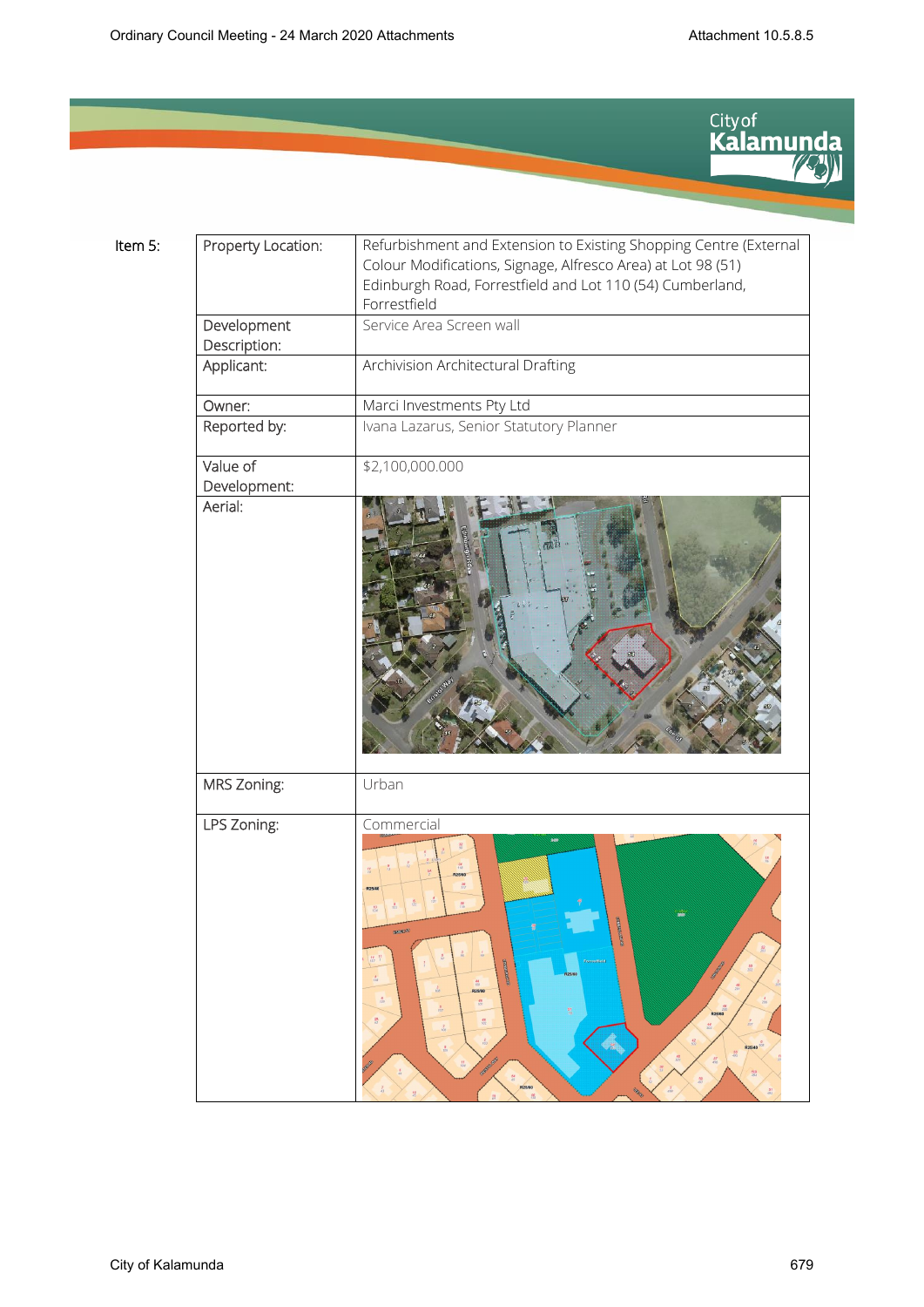

| Applicable Policies /<br>Structure Plans /<br>Local Development<br>Plans: | SPP 3.7 Planning in Bushfire Prone Areas<br>SPP 4.2 - Activity Centres for Perth and Peel                                                                                                                                                                                                                                                                                                                                                                                                                                                                                                                                                                                                                                                                                                                                                           |
|---------------------------------------------------------------------------|-----------------------------------------------------------------------------------------------------------------------------------------------------------------------------------------------------------------------------------------------------------------------------------------------------------------------------------------------------------------------------------------------------------------------------------------------------------------------------------------------------------------------------------------------------------------------------------------------------------------------------------------------------------------------------------------------------------------------------------------------------------------------------------------------------------------------------------------------------|
| Background:                                                               | DAC previously considered the proposal for the refurbishment<br>and extension to the Shopping Centre in July 2019 comprising<br>the following:<br>o Repainting<br>of the<br>existing<br>(refer<br>centre<br>to<br>Colour/Materials plans).<br>Minor extension to the existing tenancies (approx.<br>$\circ$<br>120 $m2$ ) to the south-west providing a 3.285 metre<br>setback to Edinburgh Road.<br>Two outdoor alfresco areas along the eastern façade; one<br>$\circ$<br>85m <sup>2</sup> (approx.) directly parallel to three existing<br>tenancies; and a $30m^2$ (approx.) for a new tenancy (café);<br>Associated landscaping.<br>$\circ$<br>New signage, including a six (6) metre high pylon sign<br>$\circ$<br>adjacent to Lincoln Road.<br>Internal upgrades.<br>$\circ$<br>No modification to the existing car parking area.<br>$\circ$ |
| Proposed<br>Development:                                                  | The applicant has submitted to the City revised plans detailing a<br>new location for the goods service area.<br>The design incorporates a 7.3m high screen wall setback 3m<br>from the Edinburgh Road street frontage. The wall is of a tilt<br>panel construction with black and grey composite panels in a<br>'Chequer Board' design with landscaping proposed to soften<br>the impact.<br>EDINBURGH ROAD                                                                                                                                                                                                                                                                                                                                                                                                                                        |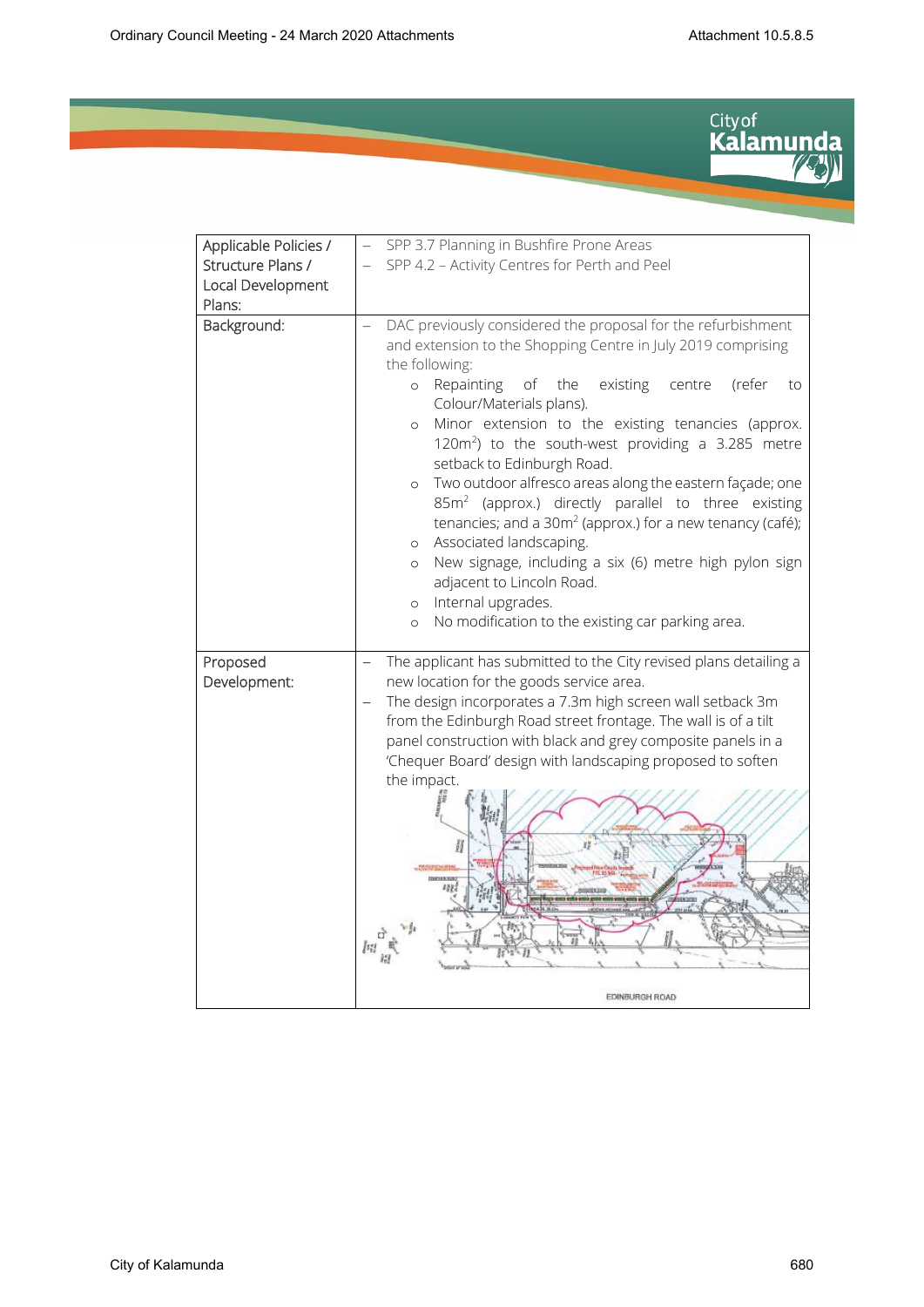<sup>City of</sup><br>Kalamunda

|                                | SOUTH WEST ELEVATION E6                                                                                                                                                                                                                                                                                                                                                                                                                                                                                                                                                                                                                                                                                                                                                                                                                                                                                                                                                                                                            | <b>STREET LATER</b> | <b>THE REAL</b>  | <b>ENTER-</b><br>POOD WORK<br><b>GEEMI DISTRIBU</b><br>JPAYORMER<br>GELIC BURDE<br><b>TORONTO</b>                                                 |
|--------------------------------|------------------------------------------------------------------------------------------------------------------------------------------------------------------------------------------------------------------------------------------------------------------------------------------------------------------------------------------------------------------------------------------------------------------------------------------------------------------------------------------------------------------------------------------------------------------------------------------------------------------------------------------------------------------------------------------------------------------------------------------------------------------------------------------------------------------------------------------------------------------------------------------------------------------------------------------------------------------------------------------------------------------------------------|---------------------|------------------|---------------------------------------------------------------------------------------------------------------------------------------------------|
| Reference<br>Documentation:    | Attachment 1- Site Plan<br>Attachment 2 - Elevation 1<br>Attachment 3 - Elevation 2                                                                                                                                                                                                                                                                                                                                                                                                                                                                                                                                                                                                                                                                                                                                                                                                                                                                                                                                                |                     |                  |                                                                                                                                                   |
| <b>DAC</b><br>recommendations: | A. Further detail still required on materiality for whole<br>development. Recommend a condition for further details on<br>colours/materials before lodgment of building permit.<br>B. Landscape Plan to be modified to include the provision of<br>landscape strips to street frontages (including mature trees).<br>C. External treatment of enclosed loading bay not supported as<br>current proposed. Recommend a condition requiring<br>modifications to the enclosed loading bay adjacent to<br>Edinburgh Road. Modifications need to address the following:<br>Variation in materiality<br>i.<br>ii.<br>Further articulation to reduce bulk and scale and create<br>a non-rectangular form<br>Colours to be less contrasting and rather complimentary<br>iii.<br>Canopy to be provided over the entrances - to provided<br>iv.<br>shadow & articulation<br>DAC recommendation for a colour palette & form similar<br>V.<br>to the balance of the Neighborhood Centre with greater<br>variation in form (i.e. varied height). |                     |                  |                                                                                                                                                   |
| Design principal<br>Assessment | <b>MATRIX</b>                                                                                                                                                                                                                                                                                                                                                                                                                                                                                                                                                                                                                                                                                                                                                                                                                                                                                                                                                                                                                      |                     |                  | Supported<br>Pending further attention                                                                                                            |
|                                |                                                                                                                                                                                                                                                                                                                                                                                                                                                                                                                                                                                                                                                                                                                                                                                                                                                                                                                                                                                                                                    |                     |                  | Not supported                                                                                                                                     |
|                                |                                                                                                                                                                                                                                                                                                                                                                                                                                                                                                                                                                                                                                                                                                                                                                                                                                                                                                                                                                                                                                    |                     |                  | Not considered / discussed                                                                                                                        |
|                                | <b>DESIGN</b><br><b>PRINCIPAL</b>                                                                                                                                                                                                                                                                                                                                                                                                                                                                                                                                                                                                                                                                                                                                                                                                                                                                                                                                                                                                  | DAC1                | DAC <sub>2</sub> | DAC COMMENT - FEBRUARY 2020                                                                                                                       |
|                                | <b>CHARACTER</b>                                                                                                                                                                                                                                                                                                                                                                                                                                                                                                                                                                                                                                                                                                                                                                                                                                                                                                                                                                                                                   |                     |                  | Landscaping plan required to<br>demonstrate improvements to<br>landscaping treatments to all<br>street frontages, particularly<br>Edinburgh Road. |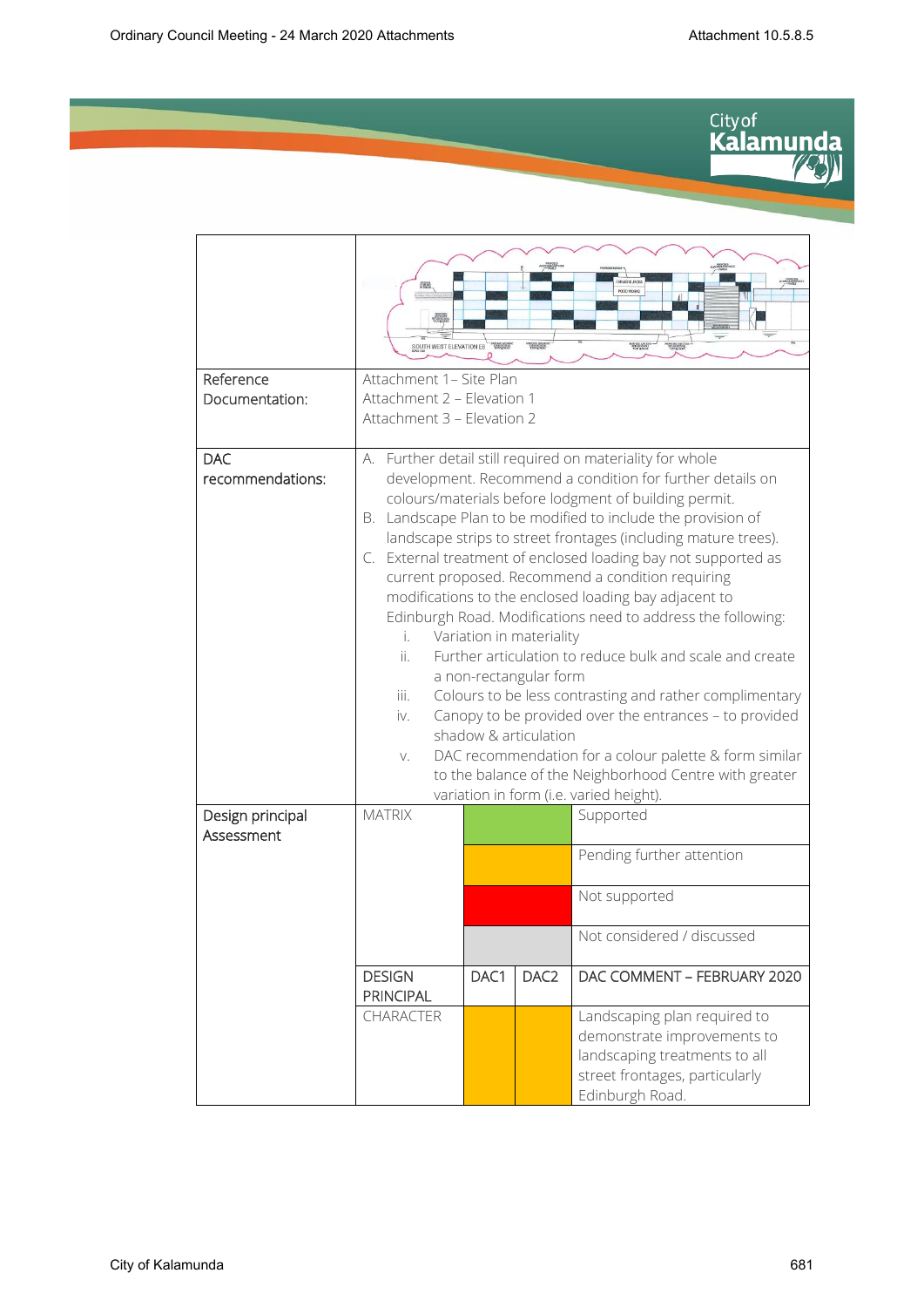

| QUALITY OF<br><b>PUBLIC</b><br><b>REALM</b>                                                     |  | Not discussed.                                                                                                                                                    |
|-------------------------------------------------------------------------------------------------|--|-------------------------------------------------------------------------------------------------------------------------------------------------------------------|
| EASE OF<br><b>MOVEMENT</b>                                                                      |  | Not discussed.                                                                                                                                                    |
| <b>LEGIBILITY</b>                                                                               |  | Not discussed.                                                                                                                                                    |
| ADAPTABILITY                                                                                    |  | Not discussed.                                                                                                                                                    |
| <b>DIVERSITY</b>                                                                                |  | Recommendations of DAC1<br>adopted.                                                                                                                               |
| RESPONSE TO<br>SITE CONTEXT                                                                     |  |                                                                                                                                                                   |
| OVERALL<br><b>DESIGN</b><br>QUALITY                                                             |  | Not discussed.                                                                                                                                                    |
| <b>APPROPRITEN</b><br>ESS OF<br>MATERIALS/C<br><b>OLOURS</b>                                    |  | Further details still required on<br>the colour and material<br>selections,. Recommend a<br>condition requiring a<br>colour/materials palette being<br>submitted. |
| <b>RESOURCE</b><br><b>EFFICENCY</b>                                                             |  | Not discussed.                                                                                                                                                    |
| PUBLIC ART                                                                                      |  | Not discussed.                                                                                                                                                    |
| ADVICE RE<br><b>STRUCTURE</b><br>PLAN/LOCAL<br>PLANNING<br><b>POLICY</b><br>WHERE<br>APPLICABLE |  | The proposal should give due<br>regard to the Edinburgh Road<br>Concept Plan                                                                                      |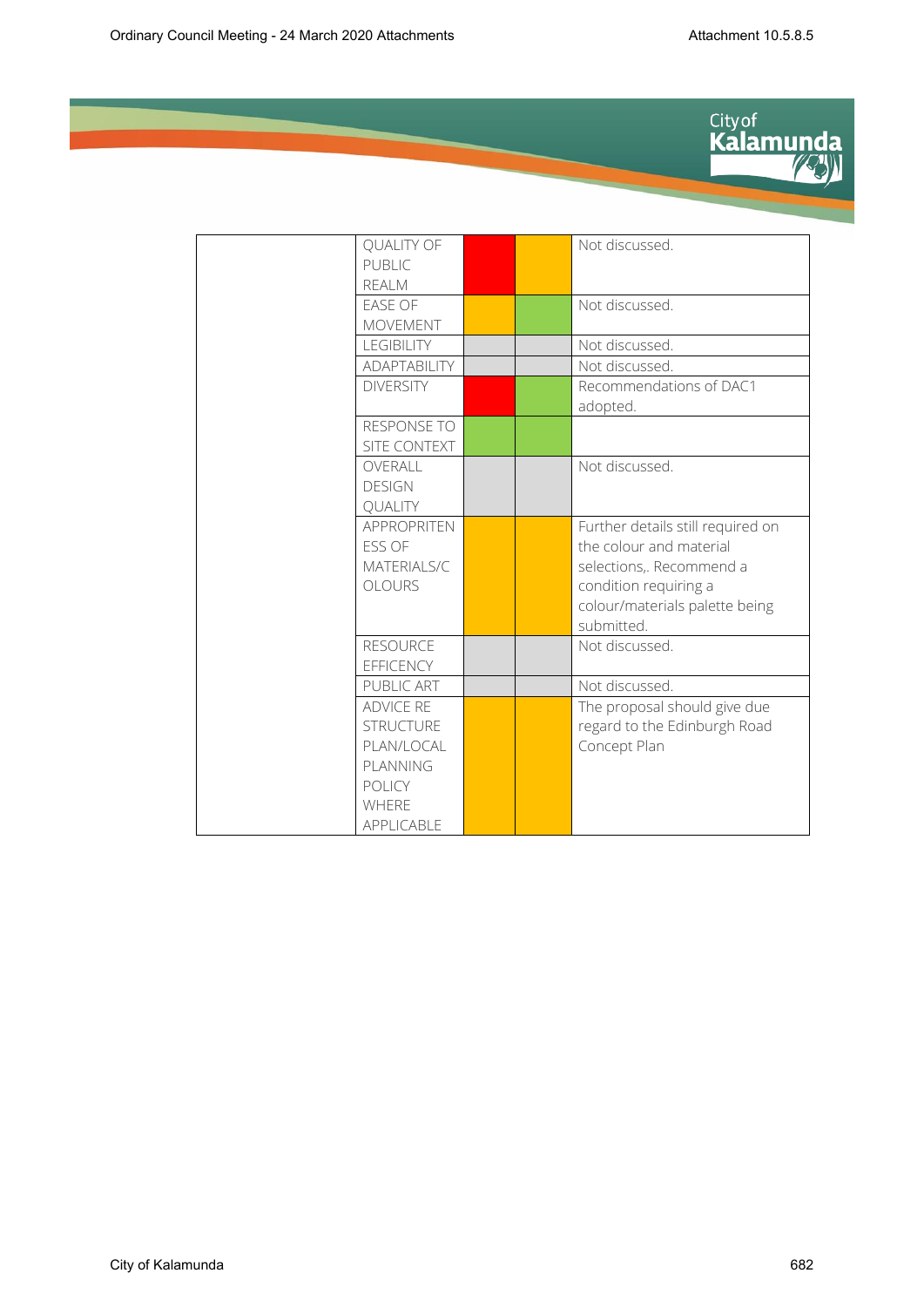

| ltem 6 | Property Location: | Lots 220 & 221 (32 & 26) Nardine Close, Forrestfield                                                                            |  |  |  |  |
|--------|--------------------|---------------------------------------------------------------------------------------------------------------------------------|--|--|--|--|
|        | Development        | Office/Warehouse                                                                                                                |  |  |  |  |
|        | Description:       |                                                                                                                                 |  |  |  |  |
|        | Applicant:         | Julie Drago                                                                                                                     |  |  |  |  |
|        | Owner:             | Hero Pty Ltd & Ovest Properties Pty Ltd                                                                                         |  |  |  |  |
|        | Reported by:       | Danielle Castaldini, Statutory Planner                                                                                          |  |  |  |  |
|        | Value of           | \$4,000,000.00                                                                                                                  |  |  |  |  |
|        | Development:       |                                                                                                                                 |  |  |  |  |
|        | Aerial:            | 32<br>307                                                                                                                       |  |  |  |  |
|        | MRS Zoning:        | Urban                                                                                                                           |  |  |  |  |
|        | LPS Zoning:        | Industrial Development<br>147 Lot 810<br><b>WY</b><br>51                                                                        |  |  |  |  |
|        |                    | <b>AZARDANS</b><br><b>EUCAL STRUCTURE PLAN</b><br>FORRESTFIELD/HIGH WYCOMBE INDUSTRIAL AREA<br>32<br><b>FORRESTFIELD</b><br>307 |  |  |  |  |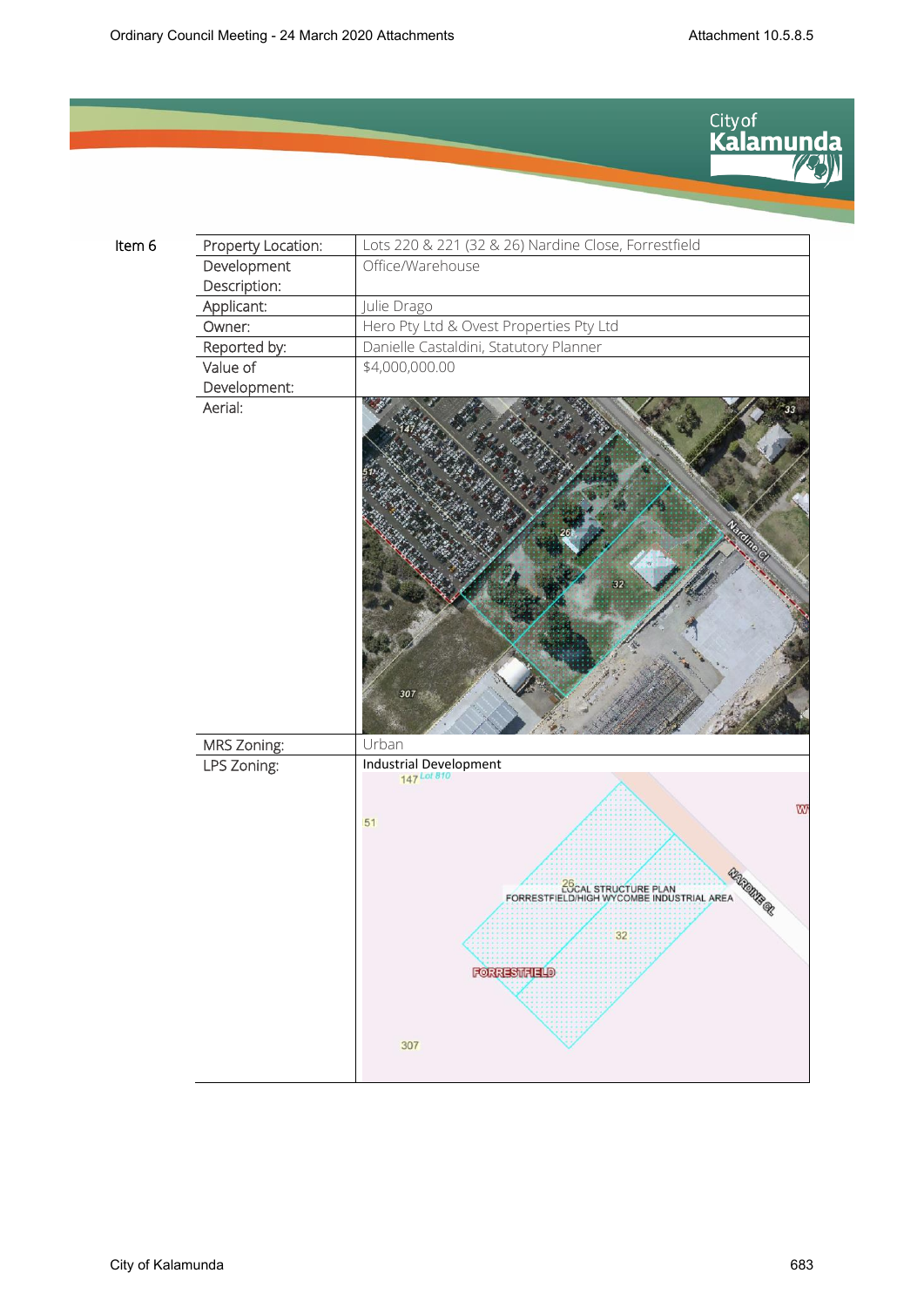

| Applicable Policies /<br>Structure Plans /<br>Local Development<br>Plans: | Local Planning Policy 16 (Design Advisory Committee)<br>Local Planning Policy 26 (Public Art Contributions)<br>Local Planning Policy 27 (Forrestfield/High Wycombe Industrial<br>$\qquad \qquad -$<br>Area Design Guidelines)<br>Forrestfield/High Wycombe Industrial Area Stage 1 - Structure<br>Plan |
|---------------------------------------------------------------------------|--------------------------------------------------------------------------------------------------------------------------------------------------------------------------------------------------------------------------------------------------------------------------------------------------------|
| Background:                                                               | DAC has not previously considered this application for an<br>Office/Warehouse.<br>The proposed development requires a referral to DAC under clause                                                                                                                                                     |
|                                                                           | 6.2 (ii) of Local Planning Policy 16 which states:                                                                                                                                                                                                                                                     |
|                                                                           | Any development that meets one or more of the following criteria is<br>deemed a 'Significant Proposal' and is required to be referred to<br>the DAC for review:<br>Development which is ten (10) metres high or greater<br>ii.                                                                         |
|                                                                           |                                                                                                                                                                                                                                                                                                        |
| Proposed<br>Development:                                                  | The proposed development includes the construction of an<br>Office/Warehouse on land zoned industrial development under<br>LPS3.                                                                                                                                                                       |
|                                                                           | The development is proposed over two lots in the Forrestfield/High<br>Wycombe Industrial Area and is subject to developer contributions;<br>and a public art contribution under LPP 26. An application for the<br>amalgamation of the two lots has been received by the City.                          |
|                                                                           | The proposal is compliant with all relevant scheme requirements<br>(Parking, Setbacks and Open Space)                                                                                                                                                                                                  |
|                                                                           | The proposal has been assessed against the Forrestfield/High<br>Wycombe Design Guidelines and is generally consistent with the<br>requirements of the Design Guidelines.                                                                                                                               |
|                                                                           | The landscape plan has been referred internally and considered by<br>internal departments to be consistent with the design guidelines.                                                                                                                                                                 |
| Reference                                                                 | Attachment 1 - Existing Feature Survey & Site Plan                                                                                                                                                                                                                                                     |
| Documentation:                                                            | Attachment 2 - Site Plan                                                                                                                                                                                                                                                                               |
|                                                                           | Attachment 3 - Elevations                                                                                                                                                                                                                                                                              |
|                                                                           | Attachment 4 - Landscape Plan                                                                                                                                                                                                                                                                          |
| DAC                                                                       | A. Landscaping proposed within the staff courtyard to be                                                                                                                                                                                                                                               |
| Recommendations:                                                          | incorporated into Landscape Plan (Applicant advised a mature                                                                                                                                                                                                                                           |
|                                                                           | tree is now proposed).                                                                                                                                                                                                                                                                                 |
|                                                                           |                                                                                                                                                                                                                                                                                                        |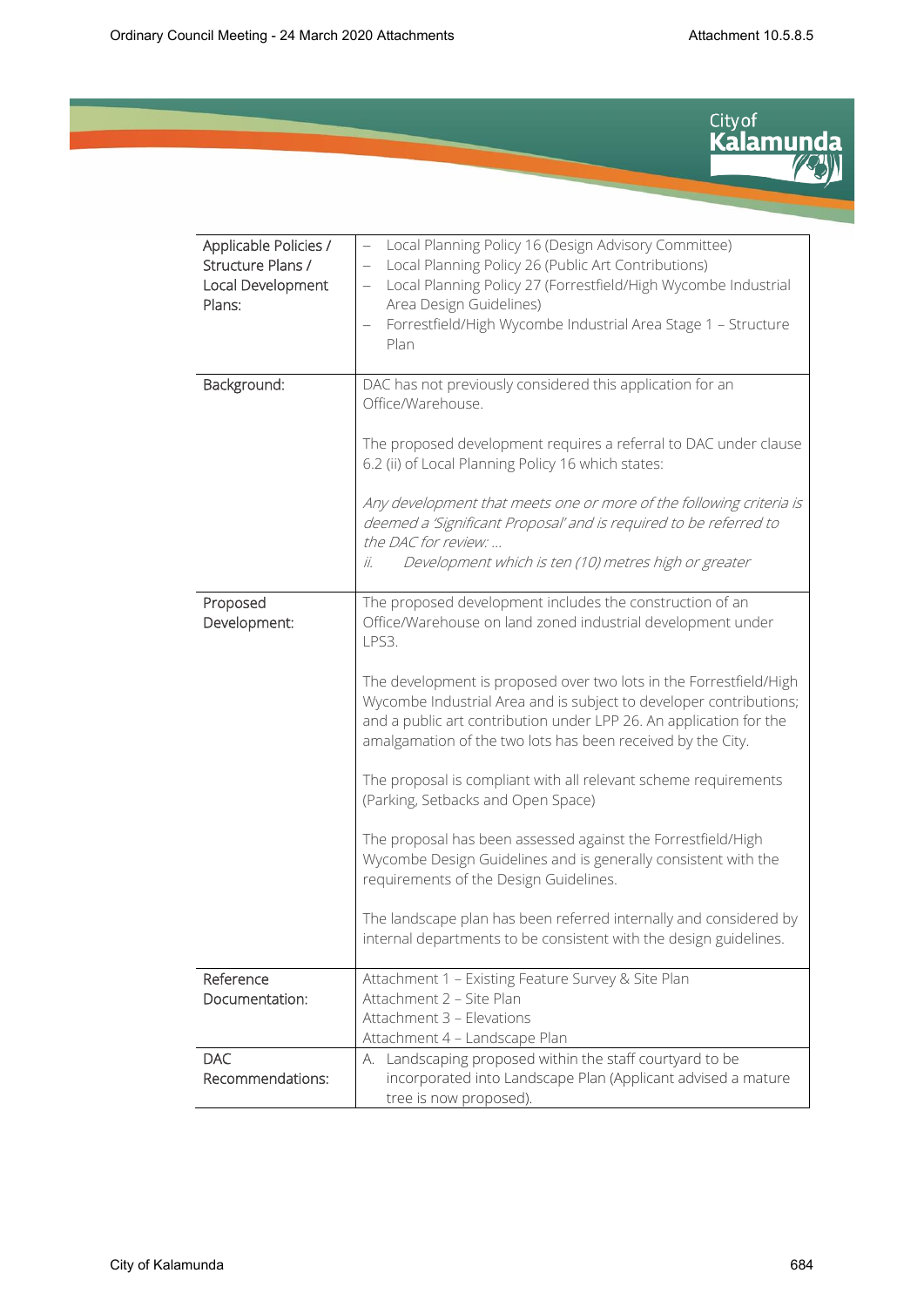

|                         |                                          | cross-ventilation.           | B. Further details on the material of the shade sail. DAC<br>recommendation is for a permeable material which allows for<br>C. There should be no internal rooms without access to sunlight<br>and ventilation. Floor plans to be updated to reflect applicants<br>intention of glazed walls for internal offices. |
|-------------------------|------------------------------------------|------------------------------|--------------------------------------------------------------------------------------------------------------------------------------------------------------------------------------------------------------------------------------------------------------------------------------------------------------------|
| Design                  | <b>MATRIX</b>                            |                              | Supported                                                                                                                                                                                                                                                                                                          |
| principal<br>Assessment |                                          |                              | Pending further attention                                                                                                                                                                                                                                                                                          |
|                         |                                          |                              | Not supported                                                                                                                                                                                                                                                                                                      |
|                         |                                          |                              | Not considered / discussed                                                                                                                                                                                                                                                                                         |
|                         | <b>DESIGN PRINCIPAL</b>                  | <b>EVALU</b><br><b>ATION</b> | DAC COMMENT - FEBRUARY 2020                                                                                                                                                                                                                                                                                        |
|                         | CHARACTER                                |                              | Not discussed.                                                                                                                                                                                                                                                                                                     |
|                         | <b>QUALITY OF PUBLIC</b><br><b>REALM</b> |                              | Not discussed.                                                                                                                                                                                                                                                                                                     |
|                         | EASE OF MOVEMENT                         |                              | Not discussed.                                                                                                                                                                                                                                                                                                     |
|                         | <b>LEGIBILITY</b>                        |                              | Office layout could be improved by<br>expand window openings to office<br>building to allow more light deeper<br>into the office area.                                                                                                                                                                             |
|                         | <b>ADAPTABILITY</b>                      |                              | Limited demonstration.                                                                                                                                                                                                                                                                                             |
|                         | <b>DIVERSITY</b>                         |                              | Not discussed.                                                                                                                                                                                                                                                                                                     |
|                         | RESPONSE TO SITE<br>CONTEXT              |                              | Not discussed.                                                                                                                                                                                                                                                                                                     |
|                         | <b>OVERALL DESIGN</b><br>QUALITY         |                              | Consistent with contemporary<br>industrial buildings.                                                                                                                                                                                                                                                              |
|                         | APPROPRITENESS OF<br>MATERIALS/COLOURS   |                              | Further details required -<br>recommend condition requiring<br>further details.                                                                                                                                                                                                                                    |
|                         | RESOURCE EFFICENCY                       |                              | Greater cross ventilation through<br>the office building.<br>Additional shade trees on lot<br>boundaries to provide shade to<br>warehouse building.                                                                                                                                                                |
|                         | PUBLIC ART                               |                              | To be integrated with the building<br>faced                                                                                                                                                                                                                                                                        |